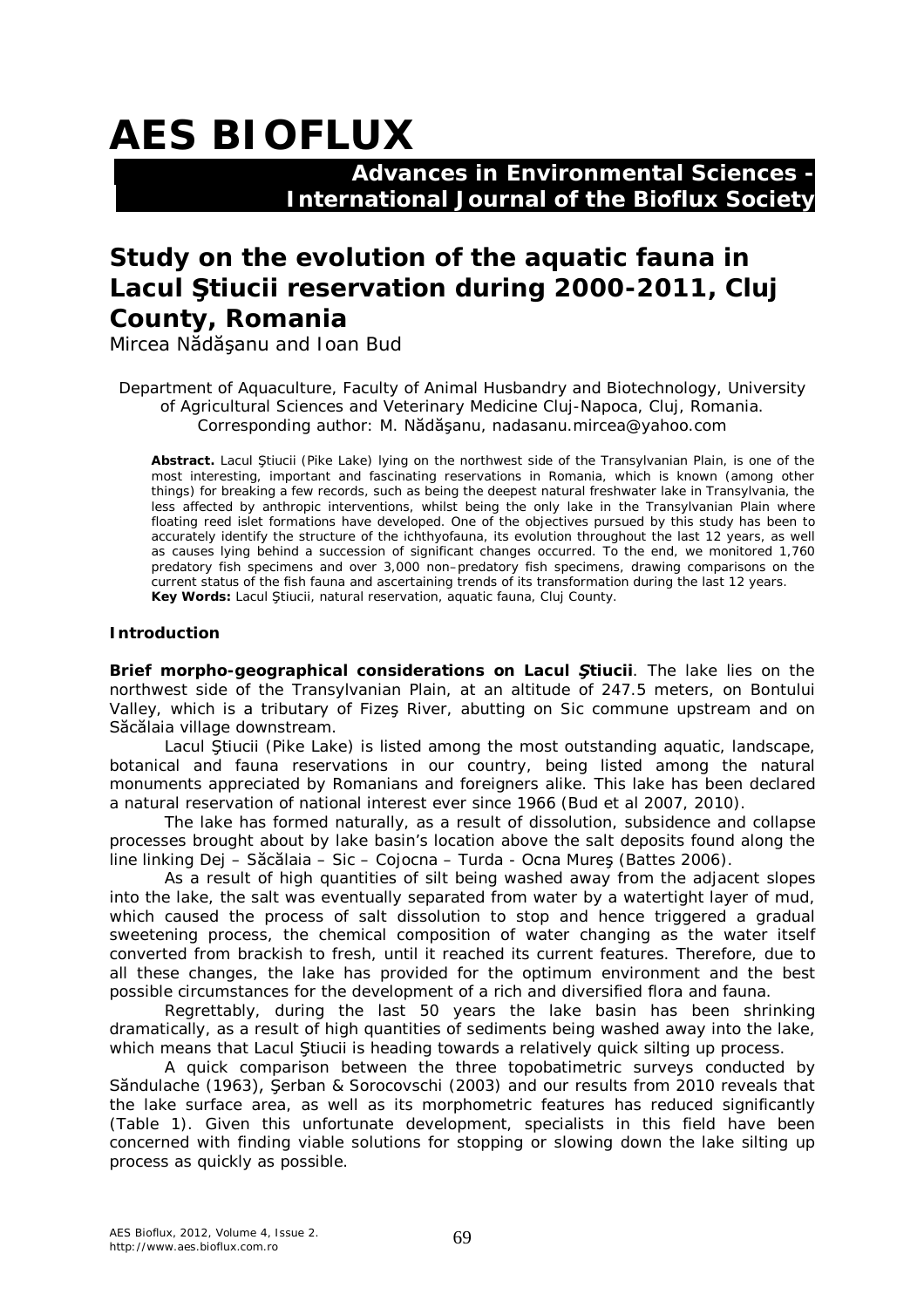| Specification | M.U. | 1957   | <i>2000</i> | 2010   | <b>Differences</b> |
|---------------|------|--------|-------------|--------|--------------------|
|               |      |        |             |        | 1957-2010          |
| Area          | ha   | 68.700 | 57.350      | 51.629 | 17.071             |
| Lenght        | km   | 1.720  | 1.555       | 1.343  | 0.377              |
| Average width | km   | 0.399  | 0.369       | 0.322  | 0.077              |
| Maximum width | km   | 0.816  | 0.662       | 0.538  | 0.278              |
| Medium dept   | m    | 5.468  | 3.123       | 2.950  | 2.514              |
| Maximum dept  | m    | 12.700 | 6.800       | 6.530  | 6.170              |
| Total volume  | mcm  | 3.757  | 1.780       | 1.380  | 2.377              |

Morphometric features evolution of Lacul Ştiucii

Table 1

M.U. – measurement unit; ha – hectare; km – kilometers; m – meters; mcm – million cubic meters.

**Vegetation**. It is worthwhile to mention that, in addition to the freshwater hydrophilic and hygrophilic vegetation, which obviously prevails on this lake, various types of saltwater plant communities have also identified, which, albeit isolated and occupying reduced areas, reconfirm the origin and the genesis of this lake.

The following species of plants have been found: *Aster tripolium, Puccinella distans, Atriplex hastata, Salicornia herbaceea*, etc. Riparian vegetation, including species such as *Typha angustifolia, Orchis palustris, Equisetum palustre*, grows around the lake, whilst the most noteworthy representatives of the trees and brush category are *Salix cinerea, Rhamnus frangula* and *Viburnum sp*.

Aquatic plants are represented by floating, emerged and submerged species, such as green algae (*Spirogyra sp., Cladophora sp., Nitelopsis sp*.), aquatic moss (*Fontinalis antipyrethica*), diatoms, as well as submerged macrophytes (*Najas marina, Utricula vulgaris, Ceratophilum demersum, Myryophyllum spicatum*), reaching as deep as 5 meters (Crişan 2010).

The reed covered area is represented, botany–wise, by the *Phragmites communis* species, forming the *Phragmitetum communis* community, which is the most widespread hygrophilic plant community in our country (Gudasz et al 2000).

*Fauna.* The fauna around the lake is diversified, the following mammals being its most important representatives: the muskrat (*Ondrata zibethica*), the European or Northern water vole (*Arvicola amfibius*), the common otter (*Lutra lutra*) and the red fox (*Vulpes vulpes*).

Furthermore, six species of amphibians have been identified, as follows: the smooth newt (*Triturus vulgaris*), the great crested newt (*Triturus cristatus*), the common toad (*Bufo bufo*), the European tree frog *(Hyla arborea*), the European fire-bellied toad (*Bombina bombina*), the yellow-bellied toad (*Bombina variegata*), the marsh frog (*Rana ridibunda*), and the agile frog (*Rana dalmatina*).

Given the characteristics of this lake, the avifauna to be found in this environment stands out for both its significance and its diversity, being represented by a total of 34 species, out of which 13 are aquatic, 12 species living in and around the reed-bed, and 9 species having broader attributes, which are applicable to several types of habitats. The lake is a brooding habitat for 24 species, but, on and off, other species sometimes reach this habitat accidentally and stay for a limited time only. The most common species are: the tippet grebe, the fen duck, the water fen or the coot, whilst the most noteworthy ones are: the Eurasian bittern (*Botaurus stellaris*) or the Western marsh-harrier (*Circus aeruginosus).*

The zooplankton in Lacul Ştiucii consists of protozoa (flagellates, ciliates), worms (rotifers) and micro-crustaceans (copepods and cladocerous).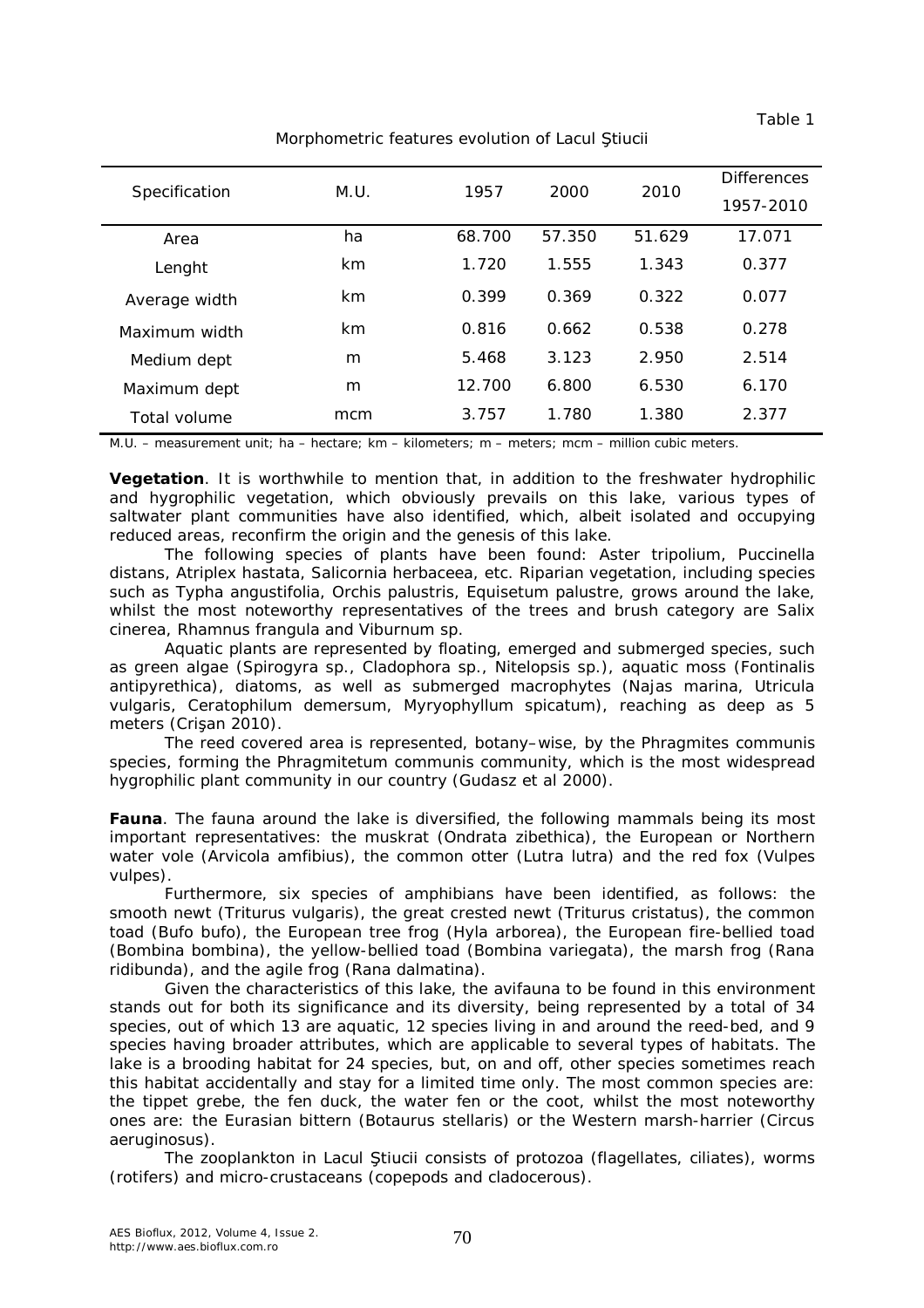A total number of 201 taxa have been identified in the phytoplankton community in Lacul Ştiucii, out of which 27 species which are part of the Euglenophyta, Dinophyta, Chrysophyta and Chlorophyta phyla, all constituting new species for our country. All these species proliferate mainly in the cold season, under the ice cover.

One of the main objectives that our research was aimed at consisted in achieving, on the one hand, a very accurate identification of the ichthyofauna in this lake and, on the other hand, in finding the exact causes which led, over time, to its modification. Lately, given the evolution of this lake and as a result of the changes occurred at all levels of this reservation, the aquatic fauna seems to have also been affected by numerous modifications.

**Material and Method**. The actual research work was conducted during 2010–2011, when a number of 1,760 fish specimens have been catalogued, being measured and weighed in order to enable their morphological and structural description.

Moreover, we kept a close watch on changes occurred during 2000–2010 and affecting evolution of the fish fauna, as a result of several factors which brought about transformations impacting on the overall reservation.

For fish capture and ichthyofauna structure identification purposes, fishing nets (1.5 centimeters mesh size) and 3.5 meters deep gill nets were used, as well as recreational fishing.

In accordance with the internal rules and regulations applicable for this reservation, recreational fishing on this lake can only be conducted from boat. Given these circumstances and in agreement with the administrators of this reservation, it was decided that each fisherman leaving the shore would be handed over a survey sheet/questionnaire, which was to be filled in with valuable data on the features of the biological material caught and on its quality, ascertained based on its weight and length, that we were able to use in our study.

Any biological material captured which belonged to the three species of large predatory fish was measured and weighed and then, in accordance with the fishing regulations in force, part of it (namely 60%) was released, whilst the remaining part was retained by the fishermen.

**Results and Discussion**. The key conclusions regarding the structure of this lake's ichthyofauna, based on the investigations conducted and on the results we obtained further to these investigations are detailed below and compared against the data presented by other authors. Furthermore, in order to describe as accurately as possible the predatory fish species to be found in this lake, which are, by all accounts, the most valuable species in this lake, a morphological assessment and a length and weight classification were also carried out.

The analysis conducted on the structure of the ichthyofauna in Lacul Ştiucii in 2010, compared against the data collected in 2000 and respectively, in 2004, reveals that this has gone through significant changes since the findings of Colegiu (2000) and respectively of Battes & Stoica (2004), as detailed in Table 2.

According to the data presented in this table, some species have undergone positive evolutionary patterns, whilst for others, these were found to be either constant or heading towards a substantial depletion, or even extinction, in the case of Crucian carp.

Another essential change occurred during the last ten years consists in the appearance of new predatory fish species in this lake (i.e. the zander and the sheatfish), which seem to have gained a foothold to the detriment of native species.

But what we find most disquieting is the evolution of the pumpkinseed sunfish (*Lepomis gibbosus*), invasive species displaying unusually high plasticity features, which should represent a warning signal for the administrators of this reservation, given the detrimental impacts that this species may engender (Table 2).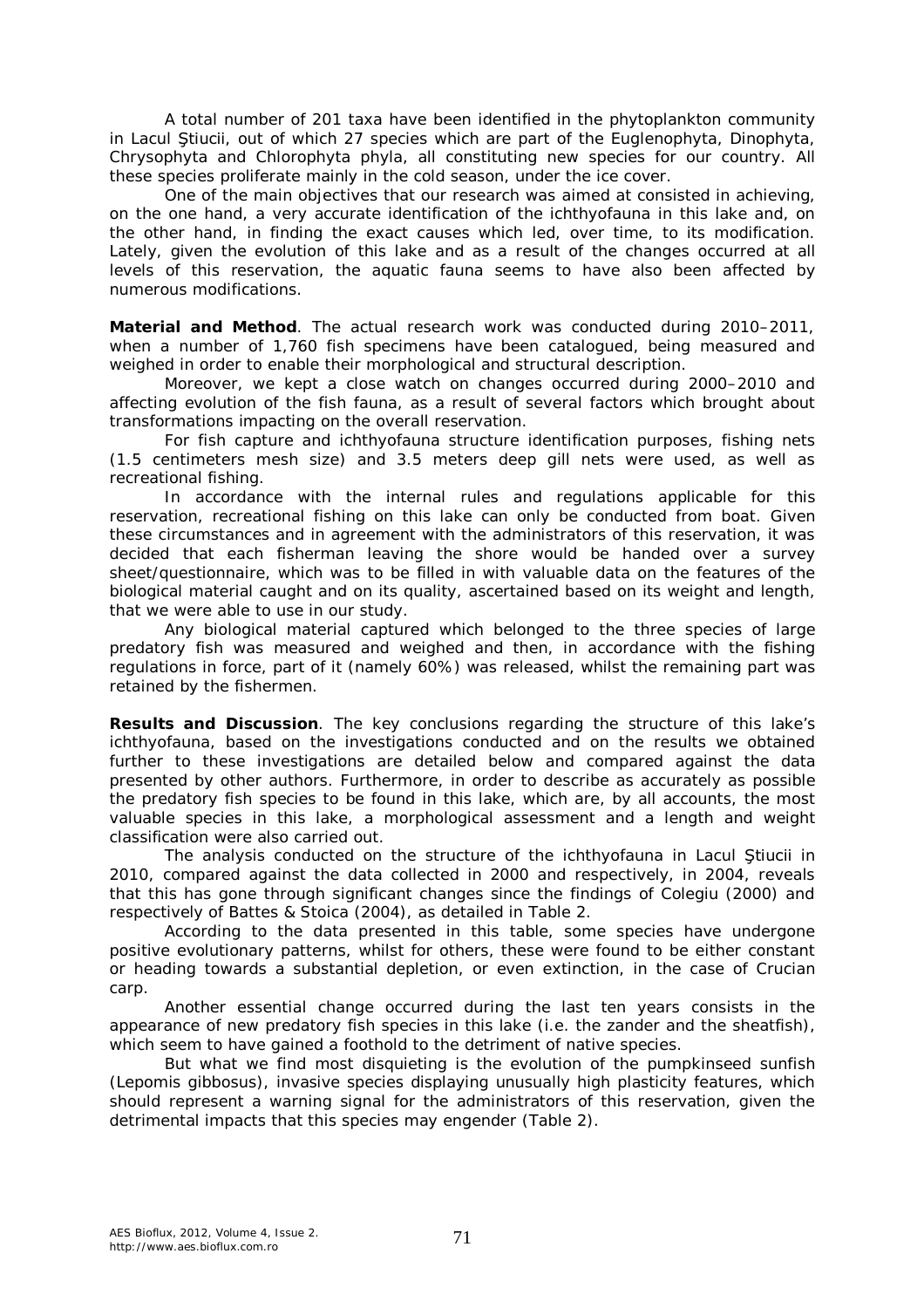Table 2

### Evolution of ichthyofauna in the range 2000-2010

| <b>Species</b>                       |                         | Authors                 |                         | Comments                 |
|--------------------------------------|-------------------------|-------------------------|-------------------------|--------------------------|
|                                      | Colegiu (2000)          | Battes & Stoica (2004)  | Our results (2010)      |                          |
| Pike ( <i>Esox lucius</i> )          | present-optimal density | present-optimal density | present-optimal density | constant                 |
| Goldfish (Carassius carassius)       | present low-density     | present low-density     | absent                  | missing                  |
| Roach (Rutilus rutilus)              | present-optimal density | present-optimal density | present-optimal density | on the increase          |
| Rudd (Scardinius<br>erytrophthalmus) | present-optimal density | present-optimal density | present-optimal density | on the increase          |
| Bleak (Alburnus alburnus)            | present-medium density  | present-optimal density | present-optimal density | constant                 |
| Tench (Tinca tinca)                  | present-medium density  | present low-density     | sporadically present    | declining alarmingly     |
| Bream (Abramis brama)                | present-medium density  | present-medium density  | present-medium density  | constant                 |
| Bass (Perca fluviatilis)             | sporadically present    | present low-density     | present low-density     | constant                 |
| Sun bass (Lepomis gibbosus)          | present low-density     | present-medium density  | present high-density    | the alarming<br>increase |
| Crucian carp (Carassius auratus)     | sporadically present    | unidentified            | present low-density     | constant                 |
| Catfish (Silurus glanis)             | unidentified            | unidentified            | present low-density     | on the increase          |
| Zander (Sander lucioperca)           | unidentified            | unidentified            | present low-density     | on the increase          |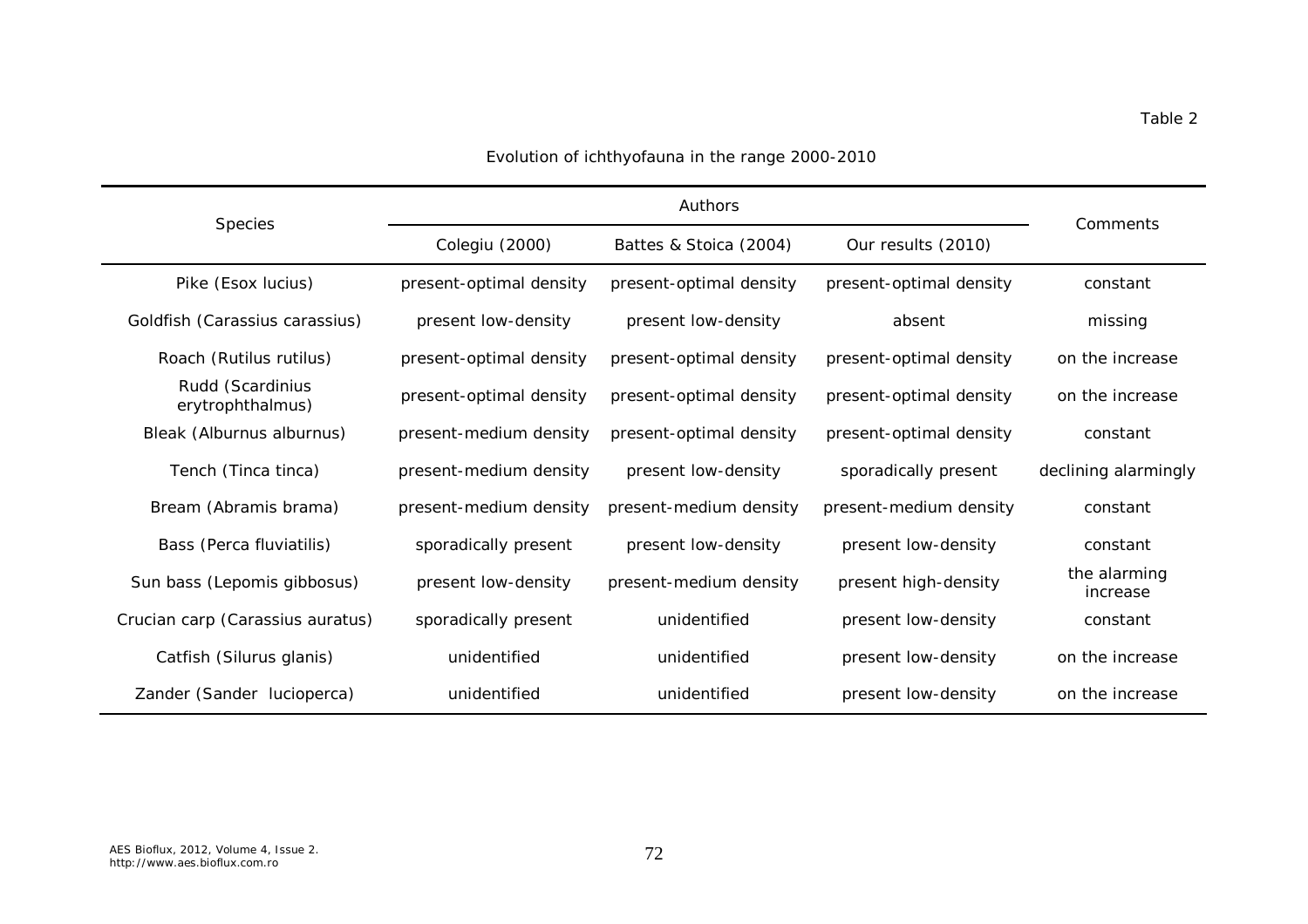Further essential changes revealed by the investigations conducted concern the drastic depletion of species such as the tench and the gibel carp, the extinction of the Crucian carp, an overall numerical increase of species such as the roach, the pumpkinseed sunfish, the zander and the sheatfish, whose origin has not been fully elucidated.

The vertiginous increase in the pumpkinseed sunfish stock from one year to the other is to be noted, seeing that this is an invasive species, whose presence poses a significant threat to local fish populations, competing with them for food, eating their spawn and the young of the native fish species.

Assessment of the 1,328 specimens of Northern pike caught in 2010, from the point of view of their length reveals, according to the data presented in Table 3, that specimens in the range of 61 to 70 cm length are the most frequent (383 individuals, representing 28.84%), followed by specimens in the range of 71-80 cm (348 individuals, representing 26.20%) and by specimens in the range of 51-61cm (267 indivuduals, representing 20.11%). From the total number of pike specimens caught in 2010, 75.15% are in the range of 51-80 cm, which proves that the pike population is well established, which provides constant patterns for the reproduction of this species. It should also be noted that trophy-size specimens measuring over 100 cm in length have also been caught.

Weight wise (Table 4), specimens in the range of 4.1 to 5 kilograms are the most frequent (379 individuals, representing 28.54%), followed by specimens in the range of 2.1 – 3 kilograms (226 individuals) and by specimens in the range of 3.1–4 kilograms (197 individuals). However, it should be noted that five specimens caught weighed over 9–10 kilograms.

In 2011, the number of pike captures dropped to 442, compared to the number of pike captures recorded for the previous year, which was higher by 886. This requires for the fishing season to be urgently limited to the shortest interval possible, since failure to act promptly may result in posing a serious threat to the fish species in this basin (Table 5). According to the data in this table, the most frequently encountered length range in 2011 is also 61-70 cm, followed closely, as in the previous case, by the 71-80 cm length range and respectively, by the 51-60 cm length range.

Weight wise, the highest frequency is that of the 4.1–5 kg weight range, with over 39.59% of the total fish catch, the breakdown being quite similar to the figures presented for the previous year's captures (Table 6).

Another interesting fact worth mentioning is that, in spite of no sheatfish (*Silurus glanis*) specimens being identified in this lake in 2000 or in 2004, in 2010 the number of captures from this species reached 53 specimens, a situation made even more peculiar by the fact that the specimens caught span over a highly extensive length range, from 30-40 cm to 120 cm, which proves that this species has settled in and adjusted quickly and that it mates and reproduces with no problems whatsoever in this lake.

According to the information presented in Table 7, most of the specimens caught were within the range of 91-100 cm (18.87%). Nevertheless, the fact that the specimens span over such an extensive length range (30-120 cm) has led us to the conclusion that the species had in fact been present in the lake at the time when the previous surveys were conducted, without being identified, or that large specimens were introduced in the lake without the knowledge of the reservation administrators.

Weight wise, the sheatfish specimens caught are within the range of 1.0-14 kg, the most frequently encountered weight range being 5.1-6 kg (18.87%).

In 2011, the number of sheatfish captures dropped to 25 specimens within the 70- 120 cm length range, with the highest frequency being recorded for the 81–90 cm length range (32%).

The second species of fish that has only recently been identified in the reservation is the zander (*Sander lucioperca*), captured in both years 2010 and 2011, even though in considerably lower numbers than the two other species of predatory fish mentioned above, i.e. the Northern pike and the sheatfish. Hence, in 2010 ten specimens ranging from 50 cm to 80 cm were captured, which confirmed the presence of this species and the fact that it had adjusted to the conditions in this lake (Table 8).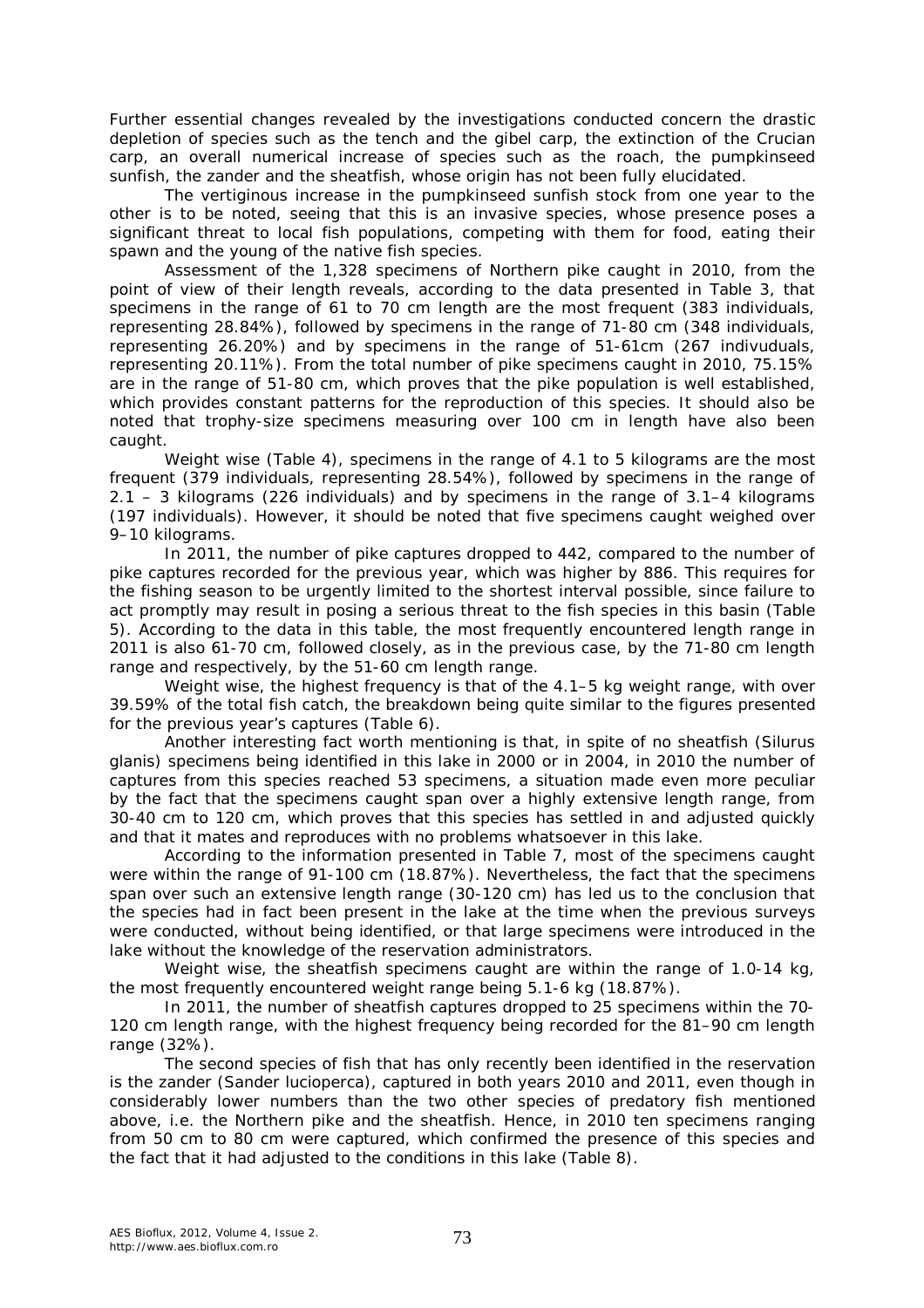| Length - Group size (cm) |           |           |       |           |       |       |       |        |                |         |       |
|--------------------------|-----------|-----------|-------|-----------|-------|-------|-------|--------|----------------|---------|-------|
| Intervals                | $20 - 30$ | $31 - 40$ | 41-50 | $51 - 60$ | 61-70 | 71-80 | 81-90 | 91-100 | 101-110        | 111-120 | Total |
| Individuals              | 2         | 20        | 72    | 267       | 383   | 348   | 186   | 40     | $\overline{7}$ | 2       | 1,328 |
| Percent                  | 0.15      | 1.50      | 5.42  | 20.11     | 28.84 | 26.20 | 14.00 | 3.01   | 0.53           | 0.53    | 100%  |

Table 4

Weight situation pike captured in 2010

|             | Group size (kg) |             |       |                         |             |             |             |         |             |              |               |       |
|-------------|-----------------|-------------|-------|-------------------------|-------------|-------------|-------------|---------|-------------|--------------|---------------|-------|
| Intervals   | $0 - 1$         | $1.1 - 2.0$ |       | $2.1 - 3.0$ $3.1 - 4.0$ | $4.1 - 5.0$ | $5.1 - 6.0$ | $6.1 - 7.0$ | 7.1-8.0 | $8.1 - 9.0$ | $9.1 - 10.0$ | $10.1 - 11.0$ | Total |
| Individuals | 32              | 131         | 226   | 197                     | 379         | 153         | 177         | 24      | 4           | 3            | 2             | 1,328 |
| Percent     | 2.40            | 9.86        | 17.02 | 14.83                   | 28.54       | 11.52       | 13.32       | 1.80    | 0.30        | 0.22         | 0.15          | 100%  |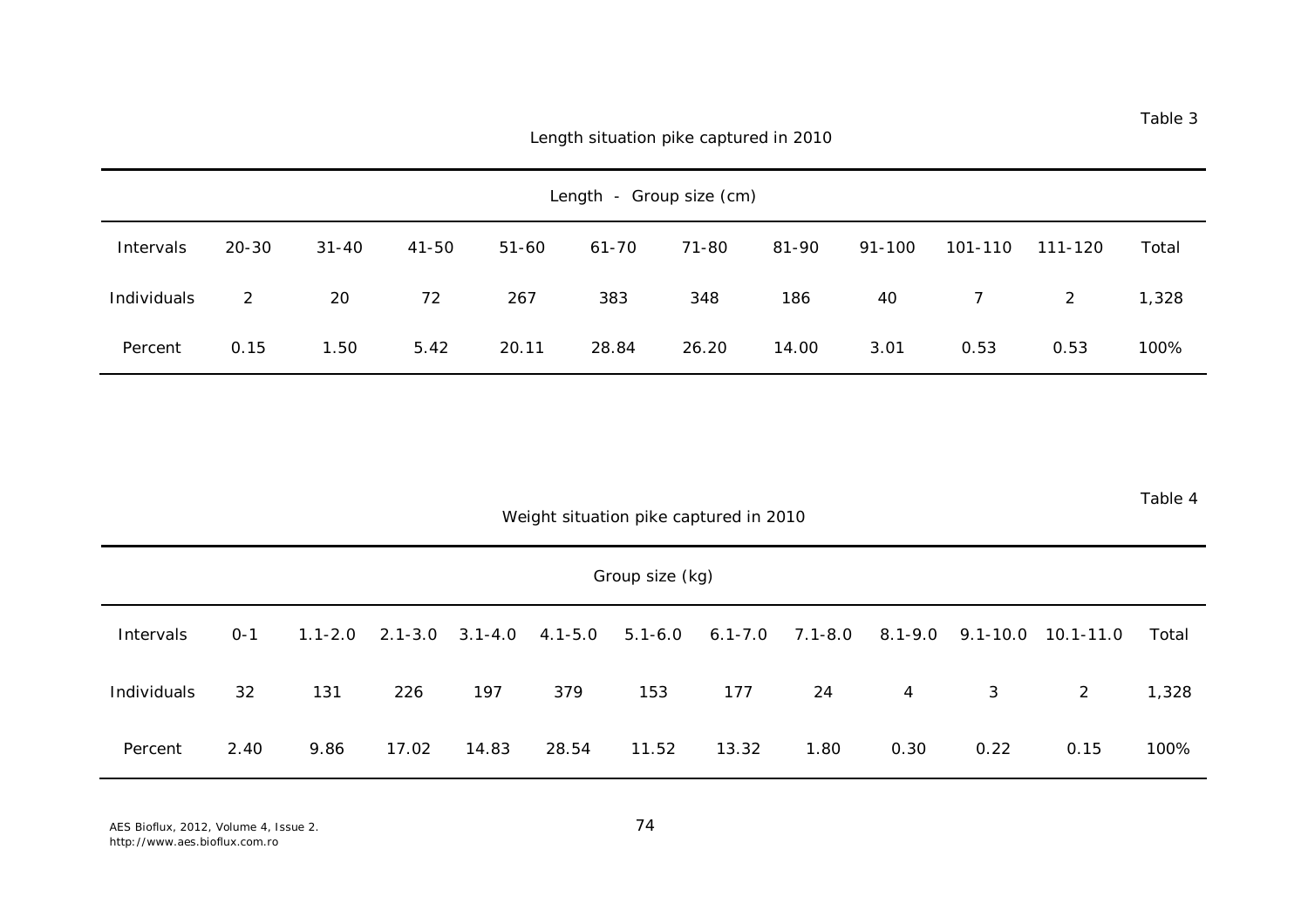| Length - Group size (cm) |        |       |       |       |       |       |       |        |         |         |       |
|--------------------------|--------|-------|-------|-------|-------|-------|-------|--------|---------|---------|-------|
| Intervals                | 20-30  | 31-40 | 41-50 | 51-60 | 61-70 | 71-80 | 81-90 | 91-100 | 101-110 | 111-120 | Total |
| Individuals              | $\sim$ |       | 42    | 89    | 128   | 122   | 44    | 11     | 3       | 2       | 442   |
| Percent                  | $\sim$ | 0.22  | 9.50  | 20.13 | 28.95 | 27.60 | 9.95  | 2.48   | 0.67    | 28.95   | 100%  |

Table 6

Weight situation pike captured in 2010

| Group size (kg) |         |             |             |             |             |             |             |             |             |                |                          |       |
|-----------------|---------|-------------|-------------|-------------|-------------|-------------|-------------|-------------|-------------|----------------|--------------------------|-------|
| Intervals       | $O - 1$ | $1.1 - 2.0$ | $2.1 - 3.0$ | $3.1 - 4.0$ | $4.1 - 5.0$ | $5.1 - 6.0$ | $6.1 - 7.0$ | $7.1 - 8.0$ | $8.1 - 9.0$ | $9.1 - 10.0$   | $10.1 - 11.0$            | Total |
| Individuals     | 6       | 59          | 76          | 46          | 75          | 30          | 39          | 8           | 2           | $\overline{1}$ | $\overline{\phantom{a}}$ | 442   |
| Percent         | 1.36    | 13.35       | 17.19       | 10.40       | 39.59       | 6.78        | 8.82        | 1.81        | 0.45        | 0.23           | $\overline{\phantom{a}}$ | 100%  |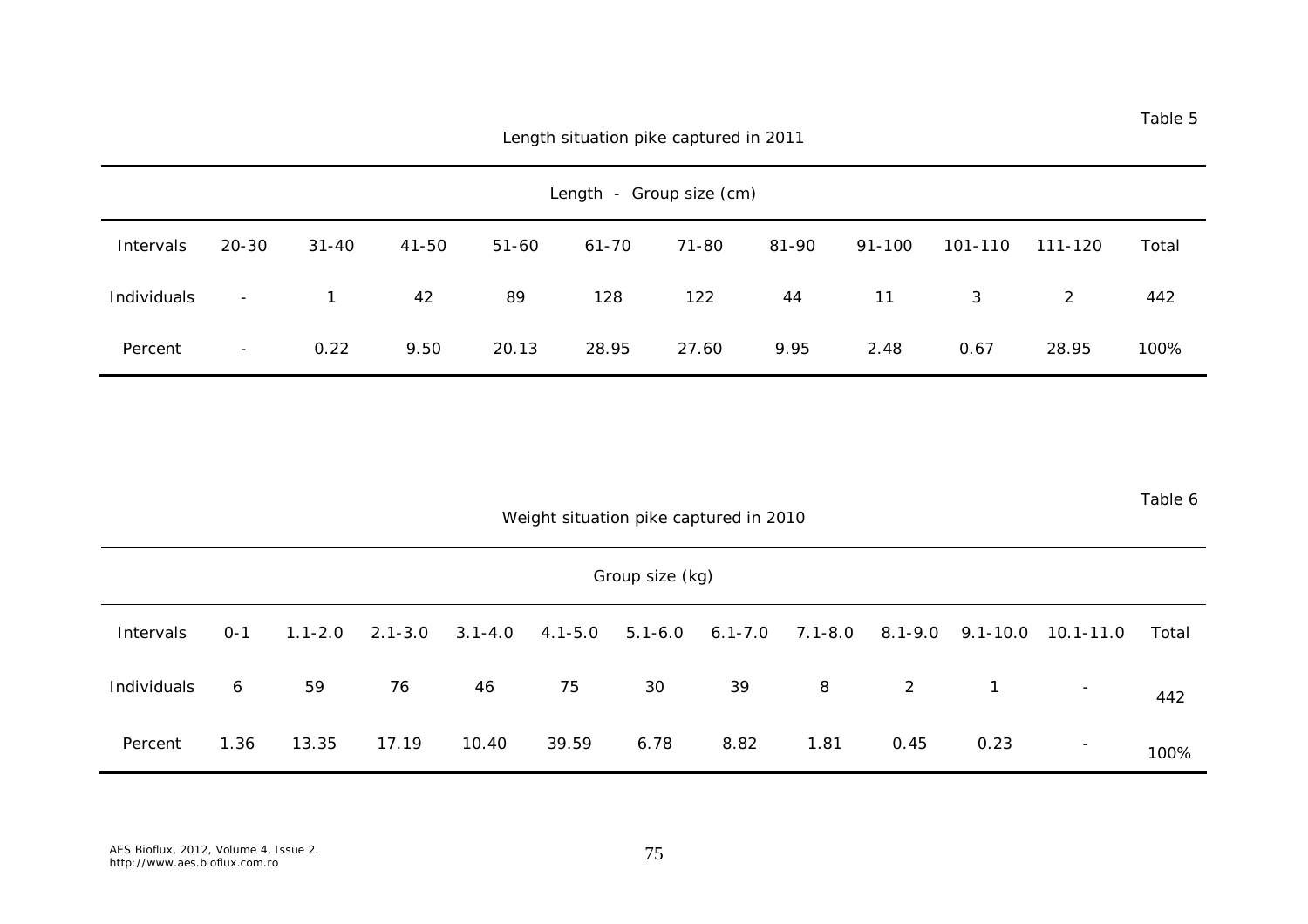| Length - Group size (cm) |           |                |                |           |       |       |            |         |         |       |  |
|--------------------------|-----------|----------------|----------------|-----------|-------|-------|------------|---------|---------|-------|--|
| Intervals                | $30 - 40$ | 41-50          | $51 - 60$      | $61 - 70$ | 71-80 | 81-90 | $91 - 100$ | 101-110 | 111-120 | Total |  |
| Individuals              | 2         | 3 <sup>1</sup> | $\overline{4}$ | 8         | 9     | 12    | 10         | 3       | 2       | 53    |  |
| Percent                  | 3.78      | 5.66           | 7.55           | 15.10     | 16.99 | 22.65 | 18.87      | 5.66    | 3.78    | 100%  |  |

Length situation zander captured in 2010

Table 8

| Length - Group size (cm) |              |           |       |       |       |  |  |  |  |  |
|--------------------------|--------------|-----------|-------|-------|-------|--|--|--|--|--|
| Intervals                | 50-60        | $61 - 70$ | 71-80 | 81-90 | Total |  |  |  |  |  |
| Individuals              | $\mathbf{1}$ | 2         | 5     | 2     | 10    |  |  |  |  |  |
| Percent                  | 10.0         | 20.0      | 50.0  | 20.0  | 100 % |  |  |  |  |  |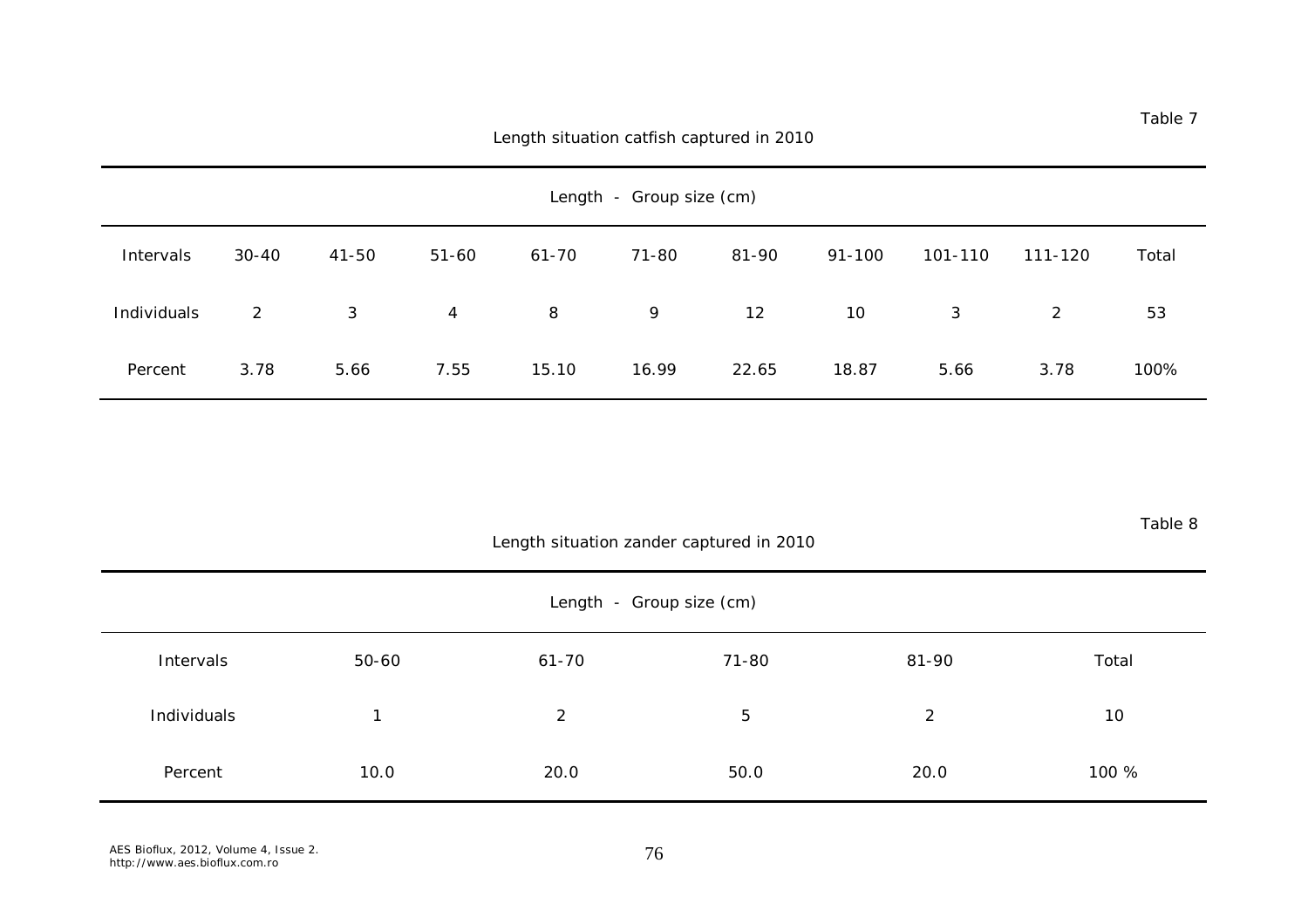| Group size (kg) |             |             |             |       |  |  |  |  |  |
|-----------------|-------------|-------------|-------------|-------|--|--|--|--|--|
| Intervals       | $2.0 - 3.0$ | $3.1 - 4.0$ | $4.1 - 5.0$ | Total |  |  |  |  |  |
| Individuals     | 2           | 5           | 3           | 8     |  |  |  |  |  |
| Percent         | 20          | 50          | 30          | 100%  |  |  |  |  |  |

Table 10

## Length situation zander captured in 2011

| Length - Group size (cm) |                          |           |       |       |                          |       |  |  |  |  |
|--------------------------|--------------------------|-----------|-------|-------|--------------------------|-------|--|--|--|--|
| Intervals                | 50-60                    | $61 - 70$ | 71-80 | 81-90 | $91 - 100$               | Total |  |  |  |  |
| Individuals              | $\overline{\phantom{a}}$ | 2         | 6     | 4     | $\overline{\phantom{a}}$ | 12    |  |  |  |  |
| Percent                  | $\sim$                   | 16.67     | 50.0  | 33.4  | $\overline{\phantom{a}}$ | 100%  |  |  |  |  |